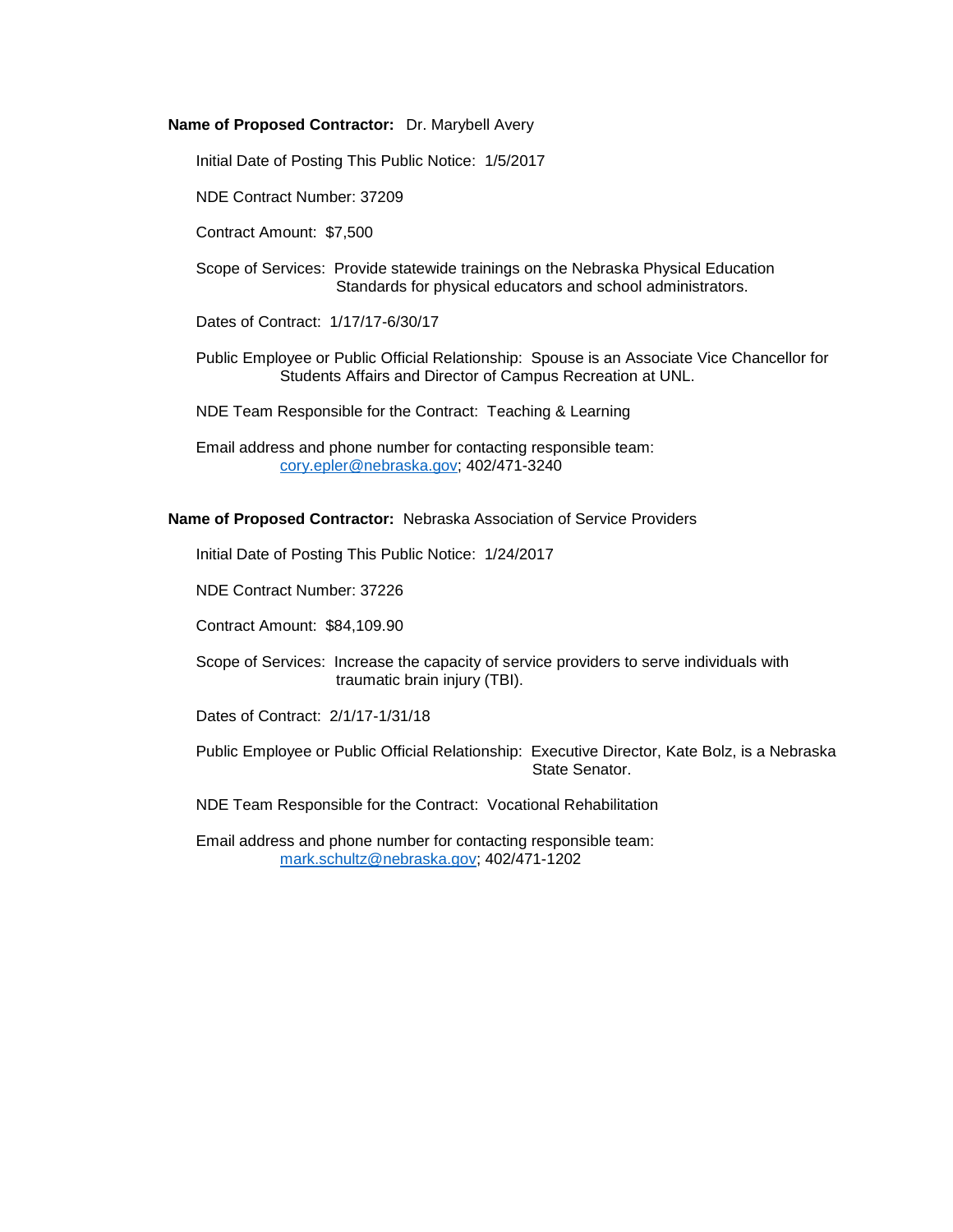#### **Name of Proposed Contractor:** Jennifer Badura

Initial Date of Posting This Public Notice: 1/25/2017

NDE Contract Number: 2 Letter contracts

Contract Amount: \$1,999 each

Scope of Services: Participate in meeting and workshops facilitated by the Statewide Assessment staff to provide input into statewide summative testing.

Dates of Contract: 12/19/16-1/12/17

Public Employee or Public Official Relationship: Jennifer is an employee of Grand Island Public Schools.

NDE Team Responsible for the Contract: Statewide Assessment

Email address and phone number for contacting responsible team: [valorie.foy@nebraska.gov;](mailto:valorie.foy@nebraska.gov) 402/471-2495

## **Name of Proposed Contractor:** Jadie Beam

Initial Date of Posting This Public Notice: 1/25/2017

NDE Contract Number: 2 Letter contracts

Contract Amount: \$1,999 each

Scope of Services: Participate in meeting and workshops facilitated by the Statewide Assessment staff to provide input into statewide summative testing.

Dates of Contract: 10/18/16-1/10/17

- Public Employee or Public Official Relationship: Jadie is an employee of ESU #13.
- NDE Team Responsible for the Contract: Statewide Assessment
- Email address and phone number for contacting responsible team: [valorie.foy@nebraska.gov;](mailto:valorie.foy@nebraska.gov) 402/471-2495

# **Name of Proposed Contractor:** Shawn Carlson

Initial Date of Posting This Public Notice: 1/25/2017

NDE Contract Number: 2 Letter contracts

Contract Amount: \$1,999 each

Scope of Services: Participate in meeting and workshops facilitated by the Statewide Assessment staff to provide input into statewide summative testing.

Dates of Contract: 7/12/16-1/31/17

Public Employee or Public Official Relationship: Shawn is an employee of South Sioux City Community School.

NDE Team Responsible for the Contract: Statewide Assessment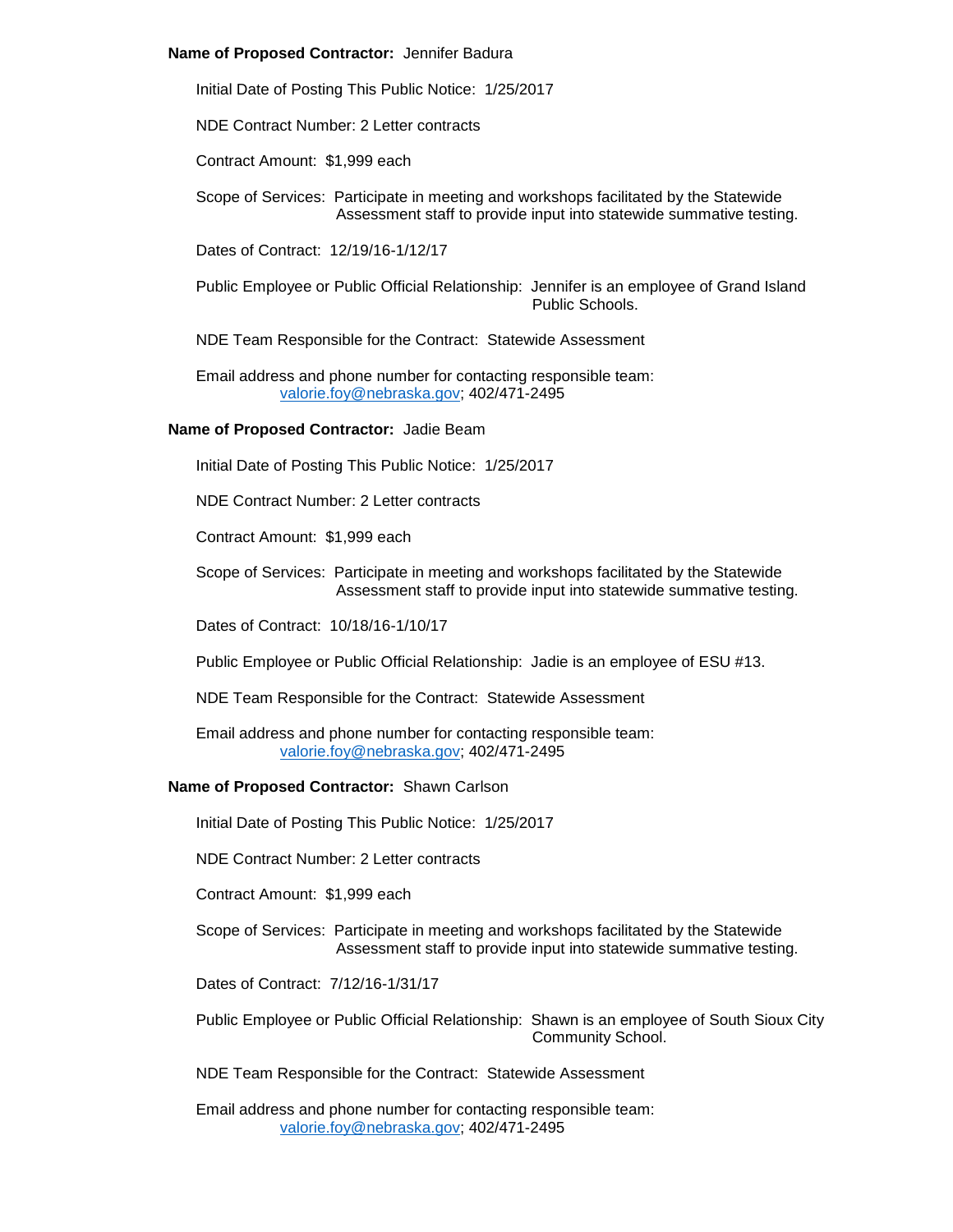## **Name of Proposed Contractor:** Emily Davidson

Initial Date of Posting This Public Notice: 1/25/2017

NDE Contract Number: 2 Letter contracts

Contract Amount: \$1,999 each

Scope of Services: Participate in meeting and workshops facilitated by the Statewide Assessment staff to provide input into statewide summative testing.

Dates of Contract: 7/12/16-1/13/17

Public Employee or Public Official Relationship: Emily is an English teacher at Kearney Public Schools.

NDE Team Responsible for the Contract: Statewide Assessment

Email address and phone number for contacting responsible team: [valorie.foy@nebraska.gov;](mailto:valorie.foy@nebraska.gov) 402/471-2495

## **Name of Proposed Contractor:** Alyssa Diehl

Initial Date of Posting This Public Notice: 1/25/2017

NDE Contract Number: 2 Letter contracts

Contract Amount: \$1,999 each

Scope of Services: Participate in meeting and workshops facilitated by the Statewide Assessment staff to provide input into statewide summative testing.

Dates of Contract: 7/12/16-1/19/17

- Public Employee or Public Official Relationship: Alyssa is an English teacher at Lincoln Public Schools.
- NDE Team Responsible for the Contract: Statewide Assessment

Email address and phone number for contacting responsible team: [valorie.foy@nebraska.gov;](mailto:valorie.foy@nebraska.gov) 402/471-2495

#### **Name of Proposed Contractor:** Pam Frangedakis

Initial Date of Posting This Public Notice: 1/25/2017

NDE Contract Number: 2 Letter contracts

Contract Amount: \$1,999 each

Scope of Services: Participate in meeting and workshops facilitated by the Statewide Assessment staff to provide input into statewide summative testing.

Dates of Contract: 7/12/16-1/26/17

Public Employee or Public Official Relationship: Pam is an English teacher at Nebraska City Public Schools and spouse is a para educator at Nebraska City Public Schools.

NDE Team Responsible for the Contract: Statewide Assessment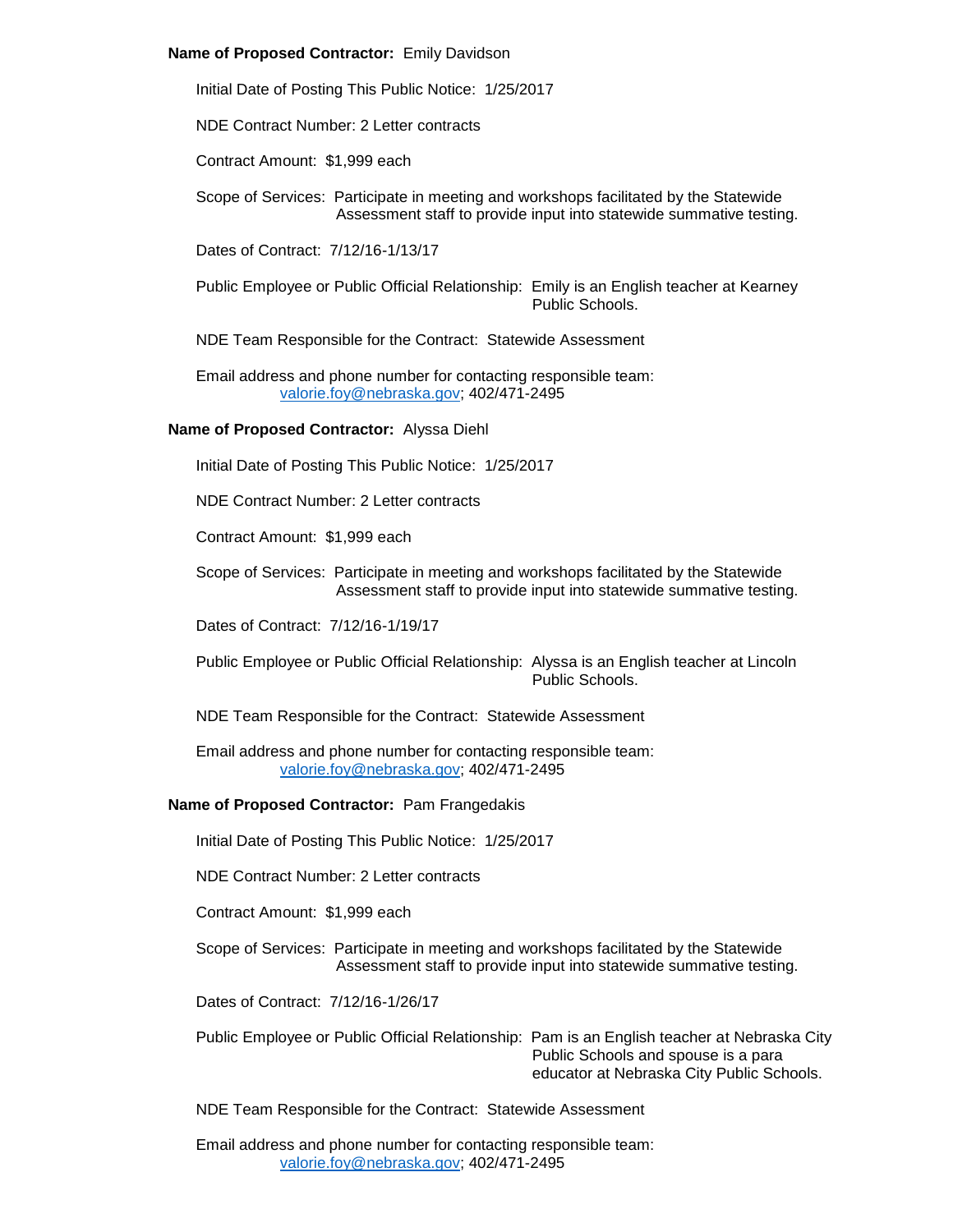## **Name of Proposed Contractor:** Amy Hadley

Initial Date of Posting This Public Notice: 1/25/2017

NDE Contract Number: 3 Letter contracts

Contract Amount: \$1,999 each

Scope of Services: Participate in meeting and workshops facilitated by the Statewide Assessment staff to provide input into statewide summative testing.

Dates of Contract: 7/12/16-1/19/17

Public Employee or Public Official Relationship: Amy is a Language Arts teacher at Lexington Public Schools and spouse is a supervisor at YRTC Kearney.

NDE Team Responsible for the Contract: Statewide Assessment

Email address and phone number for contacting responsible team: [valorie.foy@nebraska.gov;](mailto:valorie.foy@nebraska.gov) 402/471-2495

# **Name of Proposed Contractor:** Kami Jessop

Initial Date of Posting This Public Notice: 1/25/2017

NDE Contract Number: 2 Letter contracts

Contract Amount: \$1,999 each

Scope of Services: Participate in meeting and workshops facilitated by the Statewide Assessment staff to provide input into statewide summative testing.

Dates of Contract: 10/18/16-12/19/16

Public Employee or Public Official Relationship: Kami is a Director of Special Services at Westside Community Schools.

NDE Team Responsible for the Contract: Statewide Assessment

Email address and phone number for contacting responsible team: [valorie.foy@nebraska.gov;](mailto:valorie.foy@nebraska.gov) 402/471-2495

#### **Name of Proposed Contractor:** Thomas McChristian

Initial Date of Posting This Public Notice: 1/25/2017

NDE Contract Number: 2 Letter contracts

Contract Amount: \$1,999 each

Scope of Services: Participate in meeting and workshops facilitated by the Statewide Assessment staff to provide input into statewide summative testing.

Dates of Contract: 7/12/16-1/19/17

Public Employee or Public Official Relationship: Thomas is a teacher at District OR-1.

NDE Team Responsible for the Contract: Statewide Assessment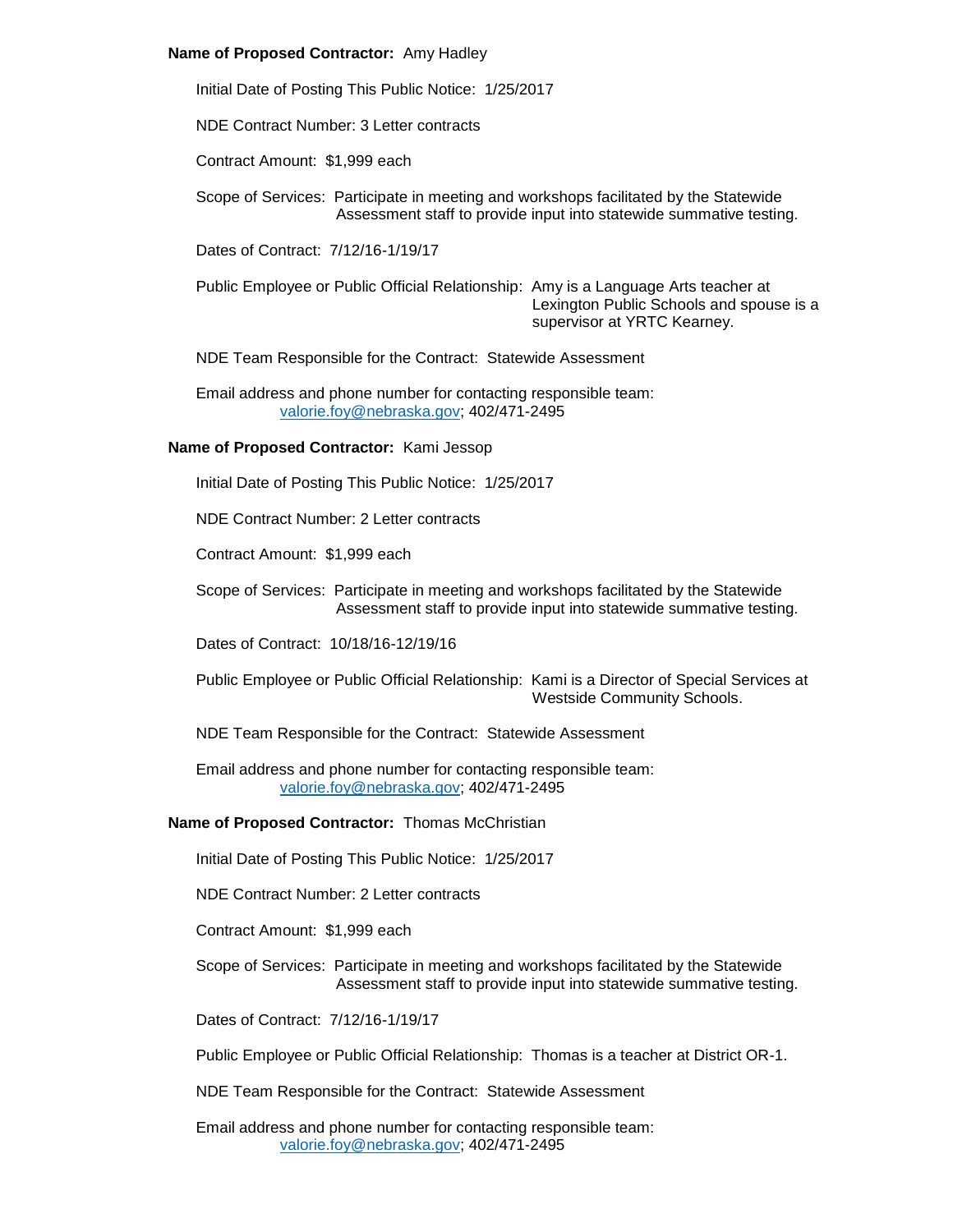#### **Name of Proposed Contractor:** Susan Metzler

Initial Date of Posting This Public Notice: 1/25/2017

NDE Contract Number: 3 Letter contracts

Contract Amount: \$1,999 each

Scope of Services: Participate in meeting and workshops facilitated by the Statewide Assessment staff to provide input into statewide summative testing.

Dates of Contract: 7/12/16-1/30/17

Public Employee or Public Official Relationship: Susan is a teacher at Wakefield Public **Schools** 

NDE Team Responsible for the Contract: Statewide Assessment

Email address and phone number for contacting responsible team: [valorie.foy@nebraska.gov;](mailto:valorie.foy@nebraska.gov) 402/471-2495

## **Name of Proposed Contractor:** Megan Nixon

Initial Date of Posting This Public Notice: 1/25/2017

NDE Contract Number: 2 Letter contracts

Contract Amount: \$1,999 each

Scope of Services: Participate in meeting and workshops facilitated by the Statewide Assessment staff to provide input into statewide summative testing.

Dates of Contract: 1/18/17-1/30/17

- Public Employee or Public Official Relationship: Megan is a teacher at Pender Public **Schools**
- NDE Team Responsible for the Contract: Statewide Assessment

Email address and phone number for contacting responsible team: [valorie.foy@nebraska.gov;](mailto:valorie.foy@nebraska.gov) 402/471-2495

#### **Name of Proposed Contractor:** Tracy Schall

Initial Date of Posting This Public Notice: 1/25/2017

NDE Contract Number: 2 Letter contracts

Contract Amount: \$1,999 each

Scope of Services: Participate in meeting and workshops facilitated by the Statewide Assessment staff to provide input into statewide summative testing.

Dates of Contract: 7/12/16-1/13/17

Public Employee or Public Official Relationship: Tracy is a Learning Coach at Kearney Public Schools.

NDE Team Responsible for the Contract: Statewide Assessment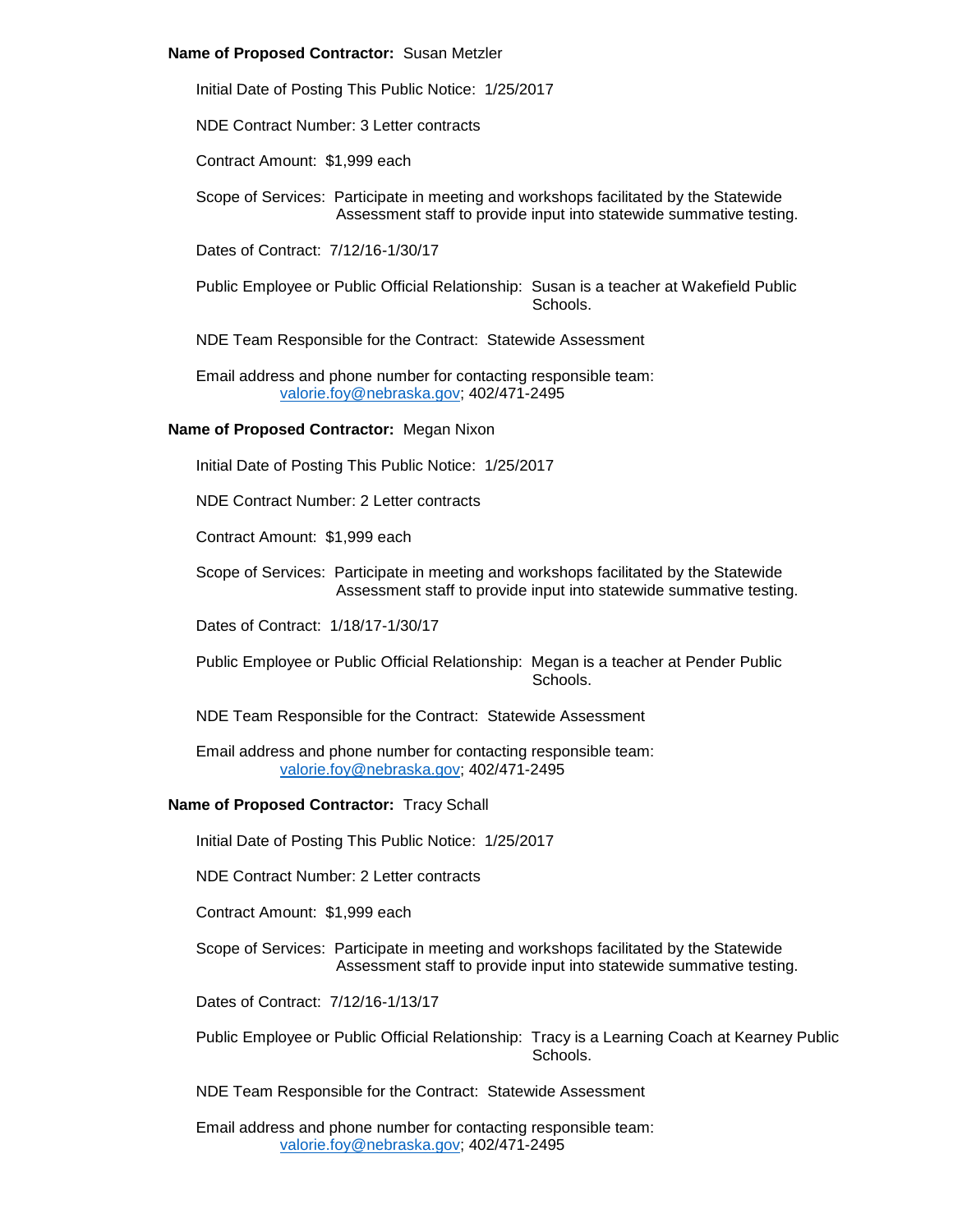#### **Name of Proposed Contractor:** Julie Schik

Initial Date of Posting This Public Notice: 1/25/2017

NDE Contract Number: 2 Letter contracts

Contract Amount: \$1,999 each

Scope of Services: Participate in meeting and workshops facilitated by the Statewide Assessment staff to provide input into statewide summative testing.

Dates of Contract: 1/18/17-1/23/17

Public Employee or Public Official Relationship: Julie is a teacher at Omaha Public Schools.

NDE Team Responsible for the Contract: Statewide Assessment

Email address and phone number for contacting responsible team: [valorie.foy@nebraska.gov;](mailto:valorie.foy@nebraska.gov) 402/471-2495

#### **Name of Proposed Contractor:** Sheryl Wiese

Initial Date of Posting This Public Notice: 1/25/2017

NDE Contract Number: 2 Letter contracts

Contract Amount: \$1,999 each

Scope of Services: Participate in meeting and workshops facilitated by the Statewide Assessment staff to provide input into statewide summative testing.

Dates of Contract: 7/12/16-1/19/17

- Public Employee or Public Official Relationship: Sheryl is a Reading teacher at Beatrice Public Schools.
- NDE Team Responsible for the Contract: Statewide Assessment

Email address and phone number for contacting responsible team: [valorie.foy@nebraska.gov;](mailto:valorie.foy@nebraska.gov) 402/471-2495

#### **Name of Proposed Contractor:** Cynthia Wilcox

Initial Date of Posting This Public Notice: 1/25/2017

NDE Contract Number: 2 Letter contracts

Contract Amount: \$1,999 each

Scope of Services: Participate in meeting and workshops facilitated by the Statewide Assessment staff to provide input into statewide summative testing.

Dates of Contract: 12/19/16-1/13/17

Public Employee or Public Official Relationship: Cynthia is a teacher at McCook Public Schools.

NDE Team Responsible for the Contract: Statewide Assessment